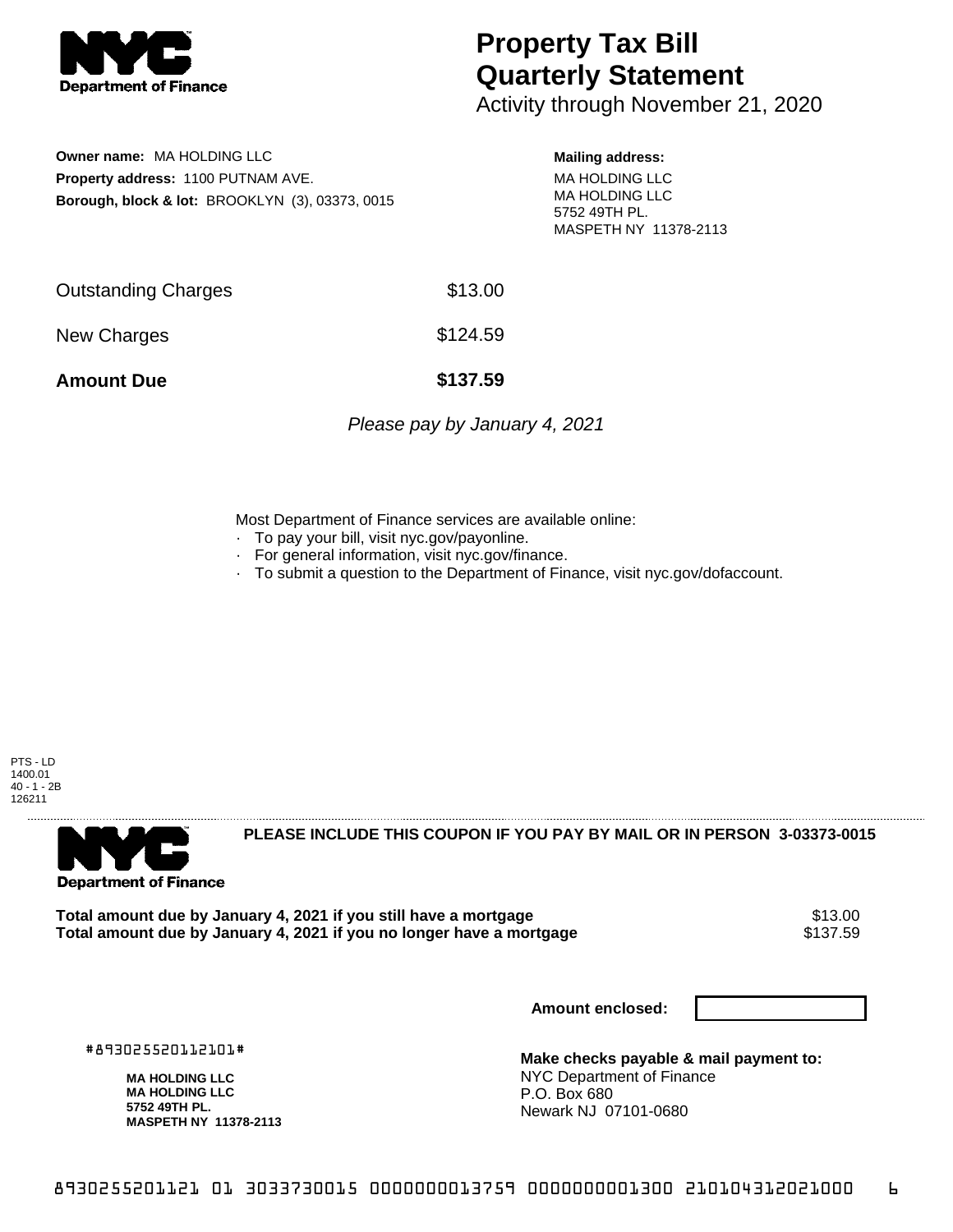

| <b>Billing Summary</b>                                                     | <b>Activity Date Due Date</b> | <b>Amount</b> |
|----------------------------------------------------------------------------|-------------------------------|---------------|
| Outstanding charges including interest and payments                        |                               | \$13.00       |
| Finance-Property Tax                                                       | 01/01/2021                    | \$129.27      |
| <b>Adopted Tax Rate</b>                                                    |                               | $$-4.68$      |
| Total amount due                                                           |                               | \$137.59      |
| How We Calculated Your Property Tax For July 1, 2020 Through June 30, 2021 |                               |               |
|                                                                            | Overall                       |               |
| Tax class 2B - 7-10 Unit Residentl Rental Bldg                             | <b>Tax Rate</b>               |               |
| Original tax rate billed                                                   | 12.4730%                      |               |
| New Tax rate                                                               | 12.2670%                      |               |
| <b>Estimated Market Value \$1,111,000</b>                                  |                               |               |
|                                                                            |                               | <b>Taxes</b>  |
| <b>Billable Assessed Value</b>                                             | \$486,486                     |               |
| 421a                                                                       | -484,205.00                   |               |
| <b>Taxable Value</b>                                                       | \$2,281 x 12.2670%            |               |
| <b>Tax Before Abatements and STAR</b>                                      | \$279.84                      | \$279.84      |
| Annual property tax                                                        |                               | \$279.84      |
| Original property tax billed in June 2020                                  |                               | \$284.52      |
| <b>Change In Property Tax Bill Based On New Tax Rate</b>                   |                               | $$-4.68$      |

**NEW LAW:** To learn about Local Law 147, which requires residential buildings with three or more units to create a policy on smoking and share it with current and prospective tenants, visit www.nyc.gov/health/tobaccocontrol.

Please call 311 to speak to a representative to make a property tax payment by telephone.

For information about the interest rate charged on late payments, visit nyc.gov/taxbill.

## **Home banking payment instructions:**

- 1. **Log** into your bank or online bill pay website.
- 2. **Add** the new payee: NYC DOF Property Tax. Enter your account number, which is your boro, block and lot, as it appears here: 3-03373-0015 . You may also need to enter the address for the Department of Finance. The address is P.O. Box 680, Newark NJ 07101-0680.
- 3. **Schedule** your online payment using your checking or savings account.

## **Did Your Mailing Address Change?** If so, please visit us at **nyc.gov/changemailingaddress** or call **311.**

When you provide a check as payment, you authorize us either to use information from your check to make a one-time electronic fund transfer from your account or to process the payment as a check transaction.